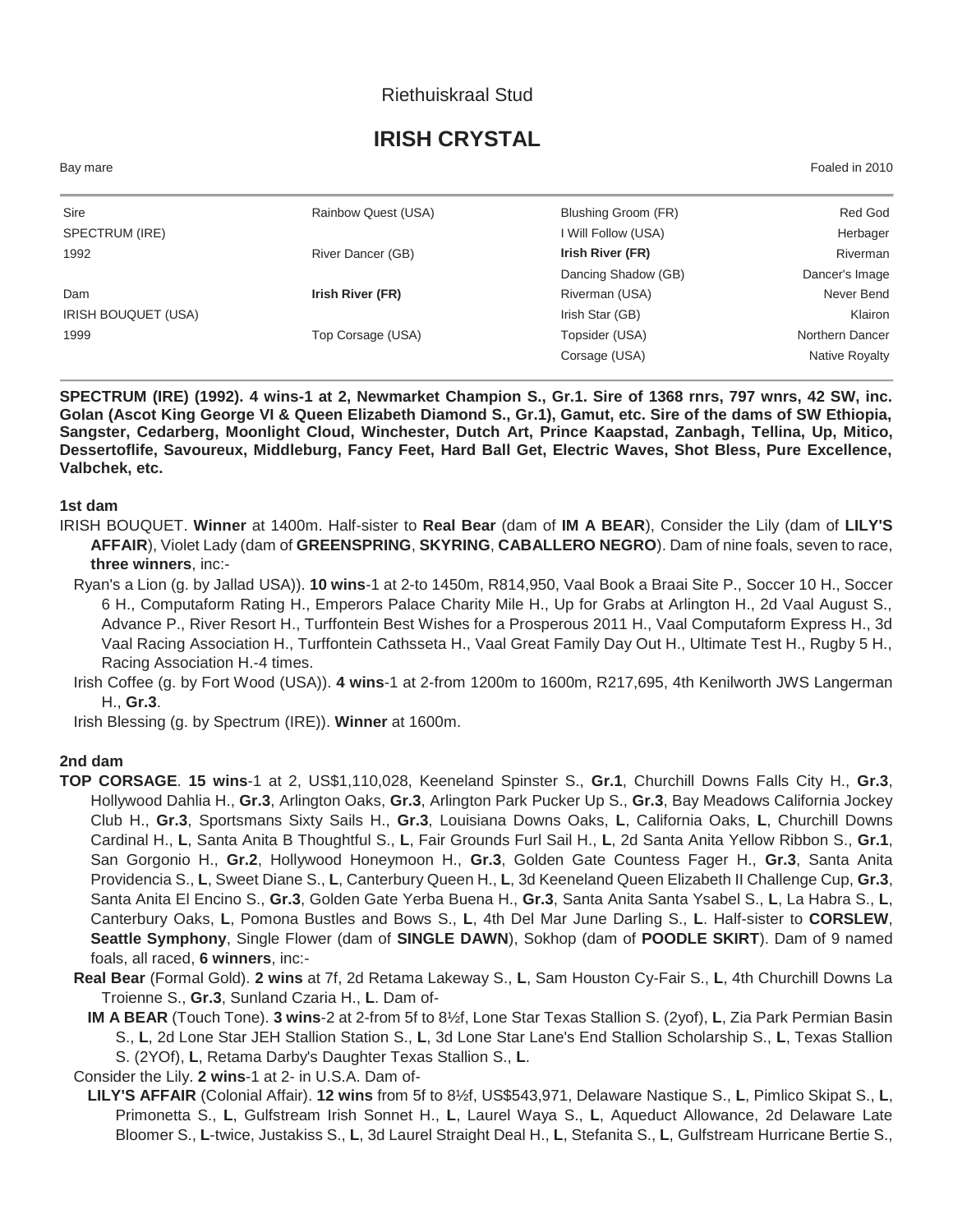**L**, Escena S., **L**, Delaware Summer King S., **L**, Laurel Thirty Eight Go Go S., **L**, Meadowlands Prismatical S., **L**, 4th Monmouth Regret S., **L**, Delaware Honky Star H., **L**. Producer.

Consider it Done. Unraced. Dam of-

- **DOREMIFASOLLATIDO** (Bernstein). **2 wins** at 2, US\$264,025, Belmont Matron S., **Gr.2**, 2d Saratoga Adirondack S., **Gr.2**, Belmont Fall Aspen S., **L**, Saratoga Fleet Indian S., **L**, 3d Finger Lakes New York Oaks, **L**, 4th Belmont Dam Little S., **L**. Producer.
- **FORTUNATE DAMSEL** (Runaway Groom). **4 wins** at 1m, 9f, US\$218,815, Belmont Pebbles S., **Gr.3**, Fieldy S., **L**, Aqueduct Allowance, 3d Saratoga Lake Placid H., **Gr.2**, Lake George S., **Gr.3**. Producer.

**Considerate** (Leroidesanimaux). **3 wins** from 6f to 1m, Belmont Allowance, 3d Saratoga Irish Linnet S., **L**.

Smokinatthefinish. **5 wins** from 5½f to 8¼f, 4th Finger Lakes Arctic Queen H., **L**. Dam of-

**Se Gray** (Bernstein). **2 wins**-1 at 2-at 1200m, 2000m in Germany, 3d Baden-Baden Zukunfts Rennen, **Gr.3**, Hannover Meravis Trophy.

Violet Lady. Placed in U.S.A. Dam of-

- **SKYRING** (English Channel). **5 wins** from 1m to 9f, US\$710,854, Fair Grounds Mervin H Muniz Jr H, **Gr.2**, Pimlico Dixie S., **Gr.2**, James W Murphy S., **L**, 2d Saratoga Saranac S., **Gr.3**, Fair Grounds H., **Gr.3**, Oaklawn Fifth Season S., **L**, 3d Churchill Downs River City H., **Gr.3**, Arlington Park American Derby, **Gr.3**, Kentucky Downs More Than Ready Mile S., **L**, 4th Keeneland Maker's 46 Mile S., **Gr.1**, Churchill Downs Commonwealth Turf S., **Gr.3**, Fair Grounds Buddy Diliberto Memorial H., **L**.
- **GREENSPRING** (Orientate). **5 wins** to 7f, US\$205,780, Laurel General George H., **Gr.2**, 2d Aqueduct Fall Highweight H., **Gr.3**. Sire.
- **CABALLERO NEGRO** (Formal Gold). **4 wins** at 7f, 1m, Calder Silver Season S., **L**, Gulfstream Allowance, 2d Calder Pete Axthelm S., **L**, 3d Calder Derby, **Gr.3**, Calder Unbridled S., **L**, 4th Calder Carry Back S., **Gr.3**.
- **Dyna Penny** (Dynaformer). **2 wins** at 1m, 2d Lone Star Oaks, **L**, 3d Louisiana Old South H., **L**, 4th Sam Houston Jiffy Lube S., **L**.

**Loow Key** (Pine Bluff). **Winner** at 2, 2d Meadowlands Salem County S., **L**. Producer.

**Dressed to Kill** (Formal Gold). Placed at 2, 2d Meadowlands Salem County S., **L**, 3d Saratoga PG Johnson S., **L**. Producer.

## **3rd dam**

CORSAGE, *by Native Royalty (USA)*. **2 wins** in U.S.A. Half-sister to **SLEWPY**, **FRESH PEPPER**, **MY OLD FRIEND**, **New Scent** (dam of **PARTY LEADER**), **Treatise**, S. S. Aroma (dam of **OCEAN CREST**), Summertide (dam of **WATER BANK**, **SEAFOOD**, **MAJOR SPORT**, **MANASTASH RIDGE**, **OCEAN VIEW**), Zephyrine (dam of **DAYSLEW**). Dam of 11 named foals, 9 to race, **8 winners**, inc:-

**TOP CORSAGE** (Topsider). **15 wins**. See above.

- **CORSLEW** (Seattle Slew). **8 wins** at 1m, 8½f, US\$246,155, Bay Meadows Wear'n of the Green H., **L**, Victory Rose Thoroughbreds S., **L**, Golden Gate Kangaroo Court H., **L**, 2d Bay Meadows Harris Farms H., **L**, Golden Gate Berkeley H., **L**, 3d Bay Meadows CHBPA Dinner Invitational H., **L**. Sire.
- **Seattle Symphony** (Seattle Slew). **3 wins**-2 at 2, 2d Del Mar Oaks, **Gr.3**, Louisiana Marie P Debartolo Memorial Oaks, **L**. Producer.

Single Flower. **2 wins** in U.S.A. Dam of-

**SINGLE DAWN** (Grey Dawn). **4 wins**-2 at 2, US\$421,005, Hollywood Hoist the Flag S., **Gr.2**, 2d Santa Anita Norfolk S., **Gr.1**, Hollywood Jim Murray H., **L**, 3d Del Mar Futurity, **Gr.1**, Bay Meadows El Camino Real Derby, **Gr.3**. Sire.

**River Flower** (Strodes Creek). **8 wins** from 7f to 8½f, US\$247,266, Keeneland Allowance, 2d Mountaineer Firecracker H., **L**, Summer Finale H., **L**, Turfway Wintergreen S., **L**. Dam of-

**APPLICATOR** (Henrythenavigator). **2 wins**-1 at 2-at 1m, 1½m to 2016, Gulfstream Gleaming S., **L**.

**Only Alpha** (Alphabatim). **2 wins**, 2d Santa Anita Bradbury S., **L**.

Sokhop. **Winner** in U.S.A. Dam of-

**POODLE SKIRT** (Time for a Change). **4 wins**-1 at 2, Louisiana Chapel Belle S., **L**, 2d Louisiana Lyrique H., **L**, Senorita S., **L**, 3d Fair Grounds Pago Hop S., **L**. Producer.

O.K. Mom. **2 wins** in U.S.A. Dam of-

**COULD BE** (Geiger Counter). **6 wins** at 6f, 7f, US\$262,922, Calder Chaposa Springs H., **Gr.3**, Churchill Downs Allowance 3YOf, 2d Calder Azalea H., **Gr.3**, 3d Ellis Wilma C Kennedy S., **L**, Hawthorne Itsagem S., **L**, 4th Gulfstream Sabin H., **Gr.3**. Producer.